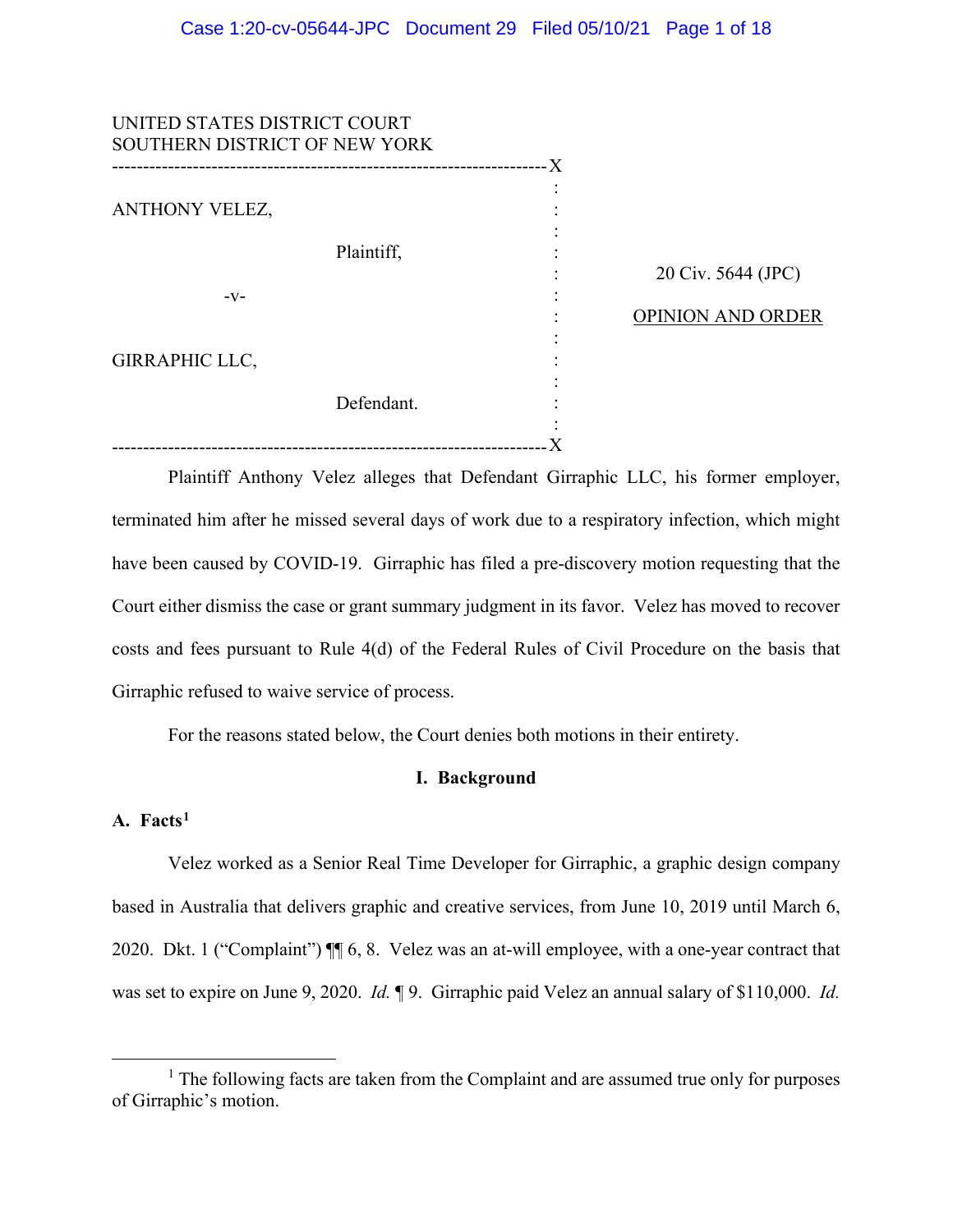# Case 1:20-cv-05644-JPC Document 29 Filed 05/10/21 Page 2 of 18

Velez's employment contract required Girraphic to either give him two weeks' notice or pay him two weeks' salary if it sought to terminate his employment without cause. *Id.* However, the contract did not require Girraphic to give prior notice of termination if Velez committed "serious or repeated misconduct" as defined by the contract. *Id.* Velez contends that while at Girraphic he received his salary via direct deposit, but was never issued a pay stub. *Id.* ¶ 10. He further asserts that he learned in March 2020 that Girraphic had never paid any income tax to New York State or reported his New York earnings to New York State. *Id.*

Velez contends that he adequately performed in his role at Girraphic. He alleges that, while employed, he was not given a performance review, but was told that his work was "more than satisfactory," *id.* ¶ 13, and that, prior to March 4, 2020, he received "no substantive criticism of his work performance," *id.*  $\P$  15. He states that he was "careful to meet any deadlines that were imposed on him in the busy workplace, and frequently worked into the evenings to ensure he completed what he needed to do before leaving the office." *Id.* ¶ 14.

However, Velez contends that in January 2020, his relationship with his supervisor, Grant Werle, began to sour. He explains that this began when he suggested that the company make additional efforts to prevent the spread of COVID-19, particularly because Girraphic's employees participated in significant international travel. *Id.* ¶ 16. He alleges that Werle was dismissive of these concerns, *id.*, and that he "got the impression from Mr. Werle's words and actions that he considered Plaintiff's concerns about the virus to be a sign of weakness and a compromised dedication to work," *id.* ¶ 22.

Velez then became ill in late February 2020. *Id.* ¶ 23. Specifically, on the morning of Friday, February 21, 2020, he took sick on his way to work and went to his doctor. *Id.* He tested negative for the flu, and, after experiencing pain in his leg, was sent to a hospital emergency room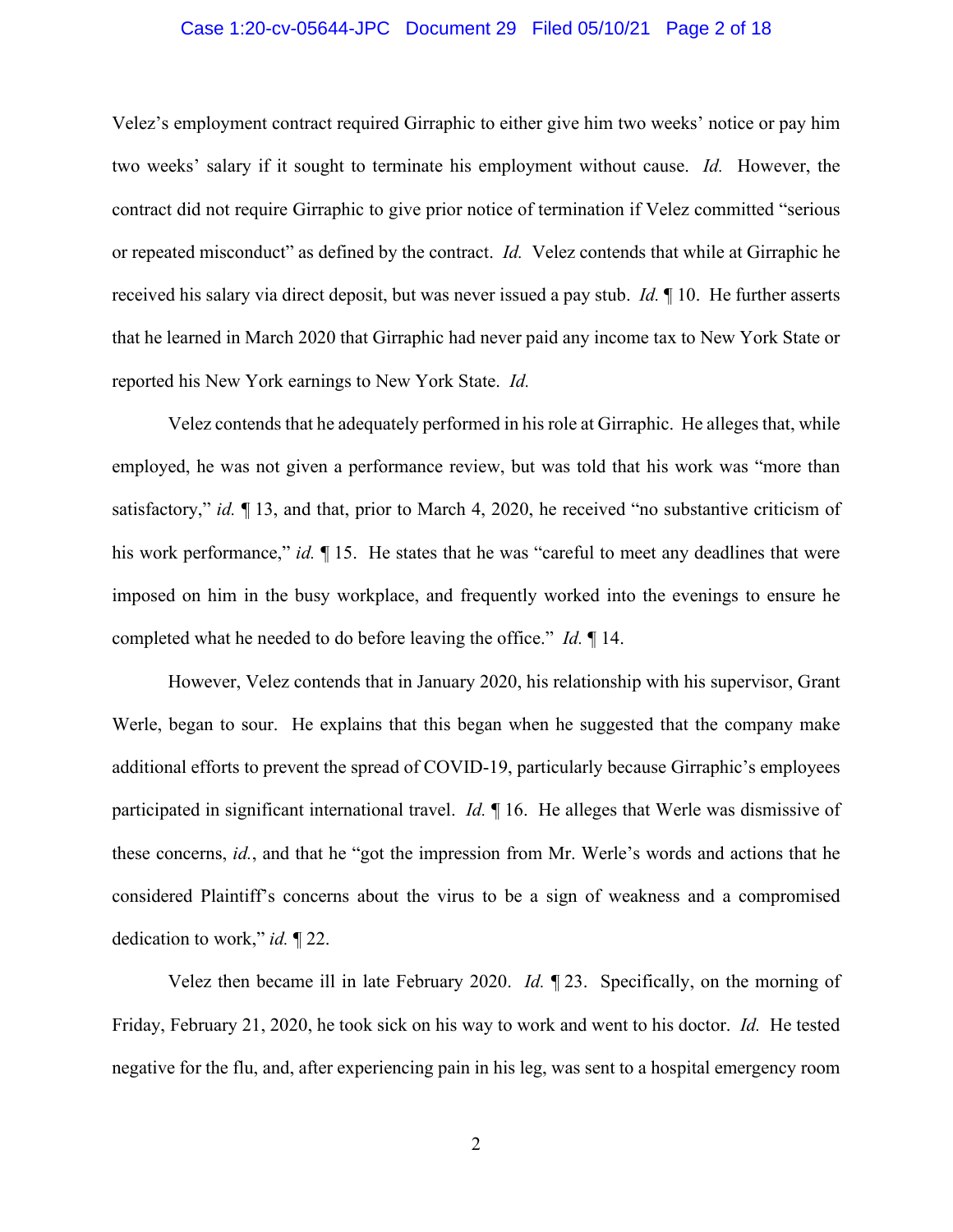#### Case 1:20-cv-05644-JPC Document 29 Filed 05/10/21 Page 3 of 18

due to fear he might have an embolism. *Id.* Although he suffered from significant respiratory symptoms, which he suggests may have been the result of COVID-19, he was unable to obtain a COVID-19 test due to the limited nature of testing at that time. *Id.* ¶¶ 24, 25. Velez contends that his "severe respiratory illness" was a disability as defined under the New York City Human Rights Law ("NYCHRL"), which defines "disability" as "an impairment of any system of the body." N.Y.C. Admin. Code §8-102(16); Complaint ¶ 26. His illness caused him to miss work from February 24 through February 28, 2020, but during that time Velez's fiancé communicated with Girraphic about Velez's condition. Complaint ¶ 27.

Velez admits that he did not explicitly request a "reasonable accommodation" per se, but "clearly requested the reasonable accommodation for his disability in the form of a medical leave when he informed his employer that he could not work on February 21, 2020, and again throughout the week following." *Id.* ¶ 28. He contends that he did not request to work from home in light of Werle's previous dismissive comments about COVID-19, *id.* ¶ 29, and because Girraphic did not have any policies in place to request a reasonable accommodation, *id.* ¶ 30.

Velez returned to work on March 2, 2020. *Id.* ¶ 31. That day, he told Werle he would have to miss work on March 5, 2020 for a follow-up doctor's appointment. *Id.* ¶ 32. Velez contends that "[t]his too was a request for reasonable accommodation in the form of medical leave," which Werle "granted." *Id.* 1 32. On March 4, 2020, however, he felt ill and posted on Girraphic's Slack channel that he was staying home but was reachable. *Id.* ¶ 34. Velez alleges that this too was a request for a reasonable accommodation. *Id.* ¶ 35.

Later that evening, Werle emailed Velez, accusing him of only advising the company of his doctor's visit that morning. *Id.* ¶ 36. The Complaint suggests that Werle was under the impression that Velez's appointment had been that day, rather than the following day. *Id.* Werle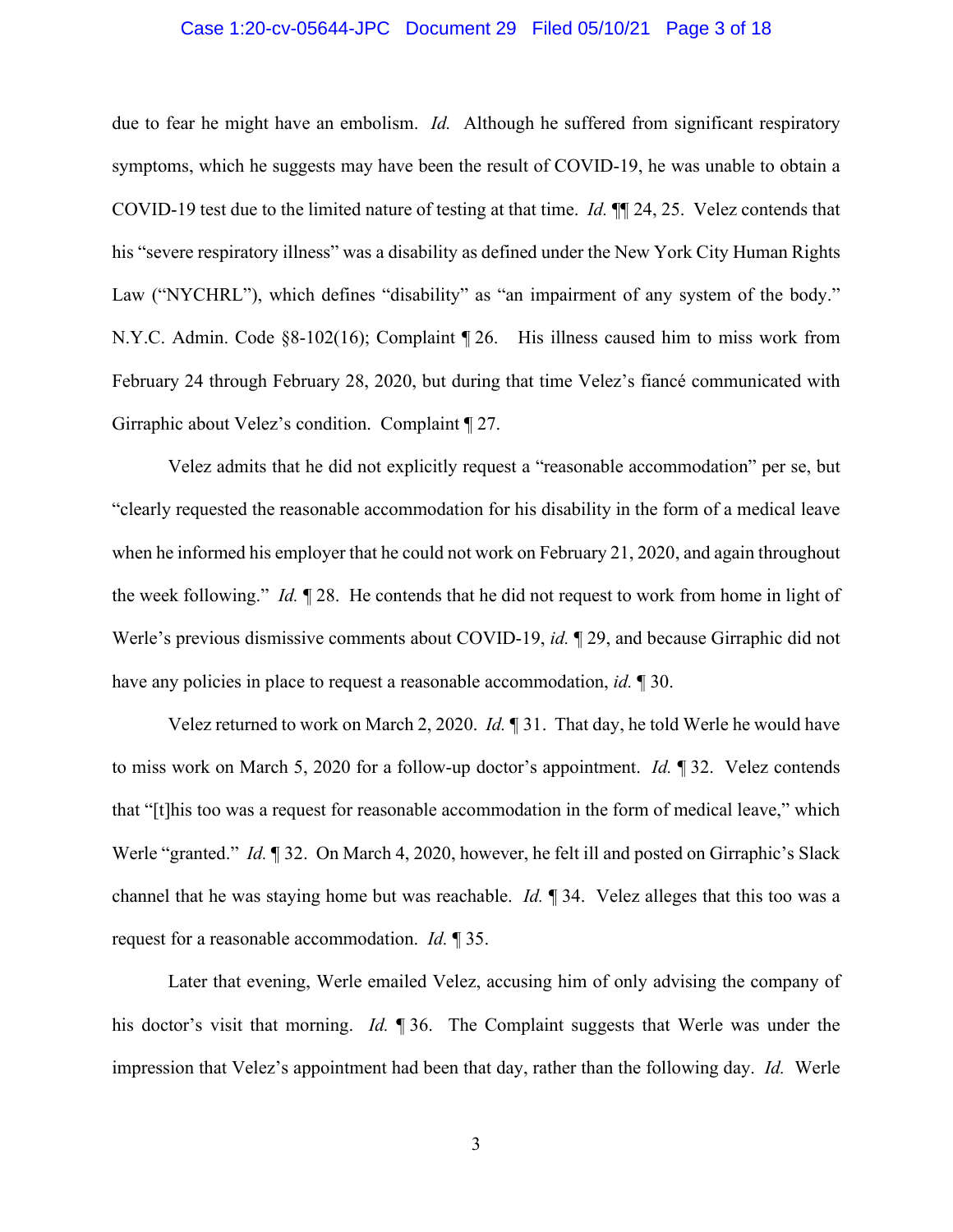## Case 1:20-cv-05644-JPC Document 29 Filed 05/10/21 Page 4 of 18

also directed Velez to stop posting about COVID-19 on the company's Slack channel. *Id.*  According to the Complaint, this made "clear that Mr. Werle was angry at Plaintiff for being ill and for being away from the office due to illness, as well as for Plaintiff's having tried to inform others in the company of the seriousness of C[OVID]-19 and the need for the company to take action." *Id.* Velez suggests that Werle should have "engag[ed] in a cooperative dialogue with him" about how he and Girraphic "could reach accommodation of Plaintiff's disability," as required by the NYCHRL. *Id.* ¶ 37. Velez responded via email later that night, stating that he had alerted others on Slack that he would be reachable at home and that he actually had a doctor's appointment the following day, as he had previously informed Werle. *Id.* ¶ 38. He further expressed his "exasperation" that Girraphic had not put more protective measures in place to prevent the spread of COVID-19. *Id.* Velez contends that "[f]rom the email it should have been clear that Plaintiff was still suffering from the same condition and was still looking for a better response from Defendant to Plaintiff's disabling illness." *Id.* 

When he returned to the office on March 6, 2020, he was called in to meet with Werle and Amanda Xeller, Girraphic's Office and Human Resources Manager. *Id.* ¶ 39. After this meeting, he was sent home "while the company decided what to do about his employment over the weekend." *Id.* He states that from this conversation, "[i]t was clear to Mr. Velez that he was going to lose his job." *Id.* "After leaving the office on Friday, March 6, 2020, Plaintiff forwarded to some staff members an email that opened with the words, 'Goodbye Girraphic. Respect is earned, not given.'" *Id.* ¶ 40. Later that day, he was notified that his Girraphic passwords had been disabled. *Id.* ¶ 41. He emailed Werle from his personal account on the following Monday, March 9, 2020, asking about his employment, to which Werle replied that he would answer the following day. *Id.* ¶ 42. Then, the following day, Werle notified Velez that Girraphic considered Velez's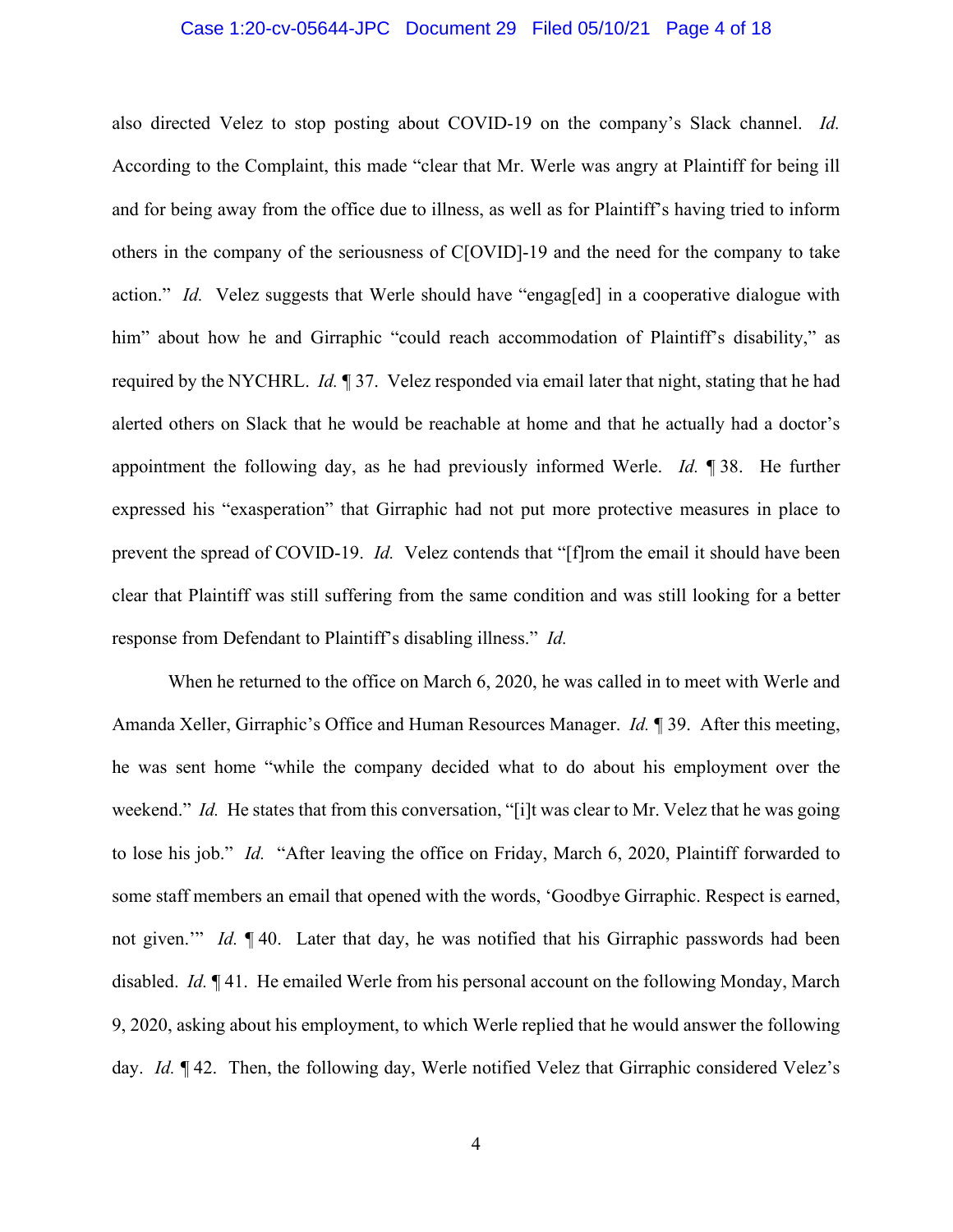# Case 1:20-cv-05644-JPC Document 29 Filed 05/10/21 Page 5 of 18

"goodbye email" to be his resignation, and that Girraphic had accepted it. *Id.* ¶ 43. Velez disputes that this was a resignation. *Id.* ¶ 44. Then, on March 19, 2020, Werle emailed Velez to say that Velez had committed several acts of misconduct "in the form of lack of professionalism, disrespect, negativity, lack of productivity, poor job performance<sup>[1]</sup>, and insubordinate communication." *Id.* ¶ 47. Velez contends that Girraphic's excuses for termination, *i.e.*, his supposed misconduct, were pretextual. *Id.*  $\mathbb{I}$  48-51. He further asserts that he was not paid for his final week of work, *id.* ¶ 52; was not given the two weeks' warning or two weeks' severance pay, as required by his employment contract, *id.* ¶ 53; and was not paid for his remaining unused annual leave due under his employment contract, which included at least five days of unused leave, *id.* ¶¶ 54, 55, 56.

As a result of these actions, Velez alleges that he has and continues to suffer emotional distress, mental anguish, humiliation, and damage to his reputation. *Id.* ¶ 58.

# **B. Procedural History**

Velez filed suit on July 21, 2020. *See* Complaint. Velez brings eleven causes of action, which can generally be grouped into two categories. First, he brings five discrimination claims. He alleges that Girraphic (1) intentionally discriminated against him on the basis of disability, in violation of the NYCHRL, N.Y.C. Admin Code  $\S$ § 8-102(16), 8-107(1)(a);<sup>2</sup> (2) intentionally discriminated against him on the basis of perceived disability, in violation of the NYCHRL, *id.*  §§ 8-102(16), 8-107(1)(a); (3) failed to engage in a cooperative dialogue to agree on a reasonable accommodation, in violation of the NYCHRL, *id.* § 8-107(28)(a); (4) failed to provide a reasonable

 $2$  The Complaint lists the statutory basis for two claims as sections 8-102(16) and 8- $107(a)(a)$ . Because there is no section 8-107(a)(a) of the N.Y.C. Admin Code, the Court assumes that Velez intended to write section  $8-107(1)(a)$ , which describes unlawful discriminatory practices.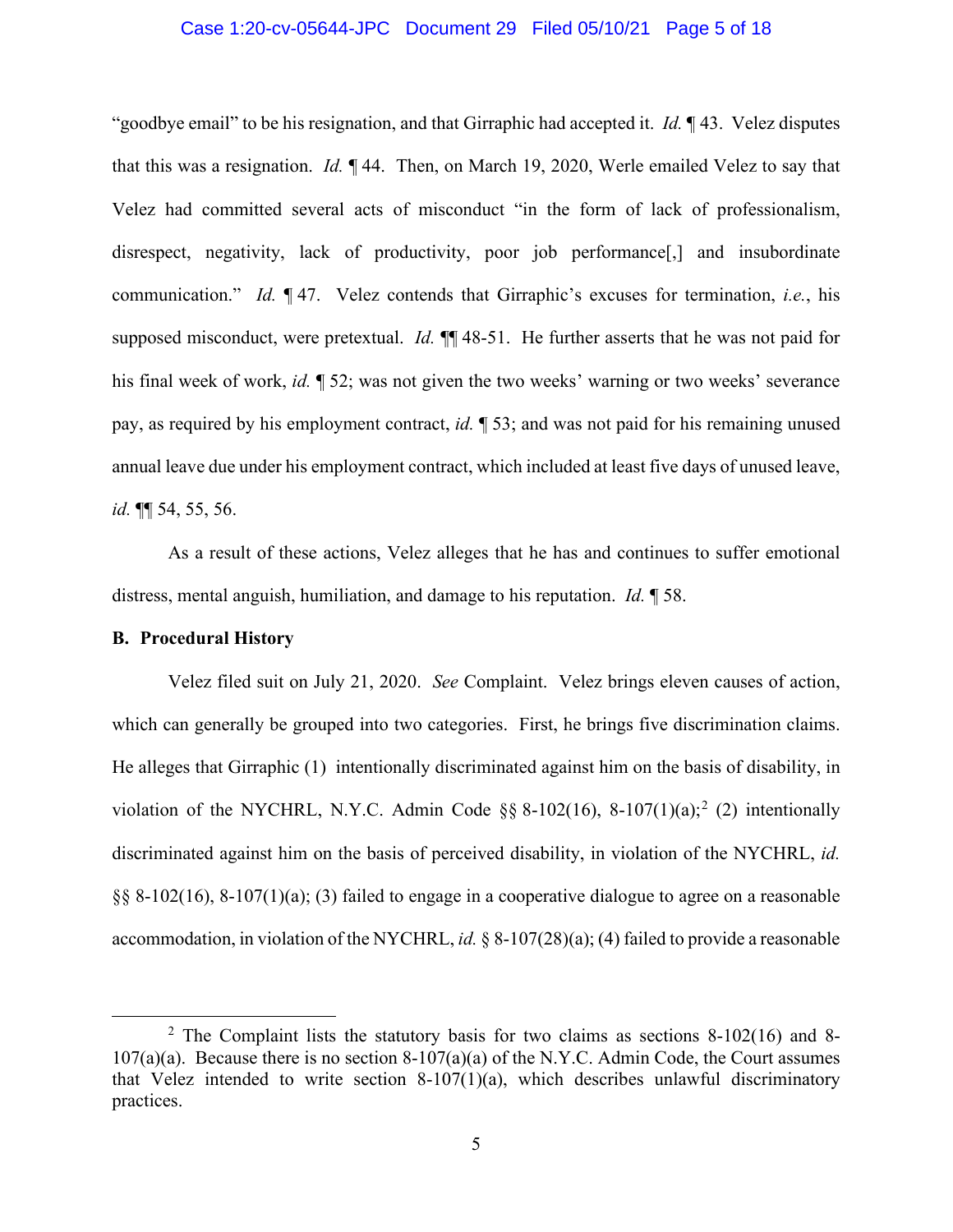#### Case 1:20-cv-05644-JPC Document 29 Filed 05/10/21 Page 6 of 18

accommodation, in violation of the NYCHRL, *id.* § 8-107(15); and (5) retaliated against him for requesting reasonable accommodation, in violation of the NYCHRL, *id.* §§ 8-102(16), 8-  $107(7)(v)$ . Second, he brings six contractual and wage and hour claims. He alleges that Girraphic (6) willfully refused to pay him wages that he earned during his final week of employment, totaling \$2,115.38, in violation of New York Labor Law ("NYLL") sections 193 and 198; (7) breached its contractual obligation to pay him two weeks' notice pay; (8) failed to pay him two weeks' notice pay due to him as "earned wages," in violation of NYLL sections 193 and 198; (9) breached its contractual obligation to pay him accrued but unused annual leave equivalent to five days' pay; (10) failed to pay him out for his unused annual leave, in violation of NYLL sections 193 and 198; and (11) failed to provide him wage statements at the end of each pay day, in violation of NYLL section 195(3).

This case was initially assigned to the Honorable Valerie E. Caproni. On September 22, 2020, Girraphic filed a motion to dismiss, Dkt. 13, and two days later, the parties filed a proposed case management plan, Dkt. 16. The parties agreed to forestall discovery pending the resolution of the motion to dismiss. *Id.* This case was reassigned to the undersigned approximately one week later, *see* Dkt. 17, and the Court held a conference on October 2, 2020 to discuss the parties' proposed case management plan and Girraphic's pending motion to dismiss. During that conference, the Court permitted Girraphic to amend its motion to seek dismissal based on lack of diversity jurisdiction and to seek summary judgment, and further permitted Velez to file a motion for costs and fees pursuant to Rule 4(d) of the Federal Rules of Civil Procedure.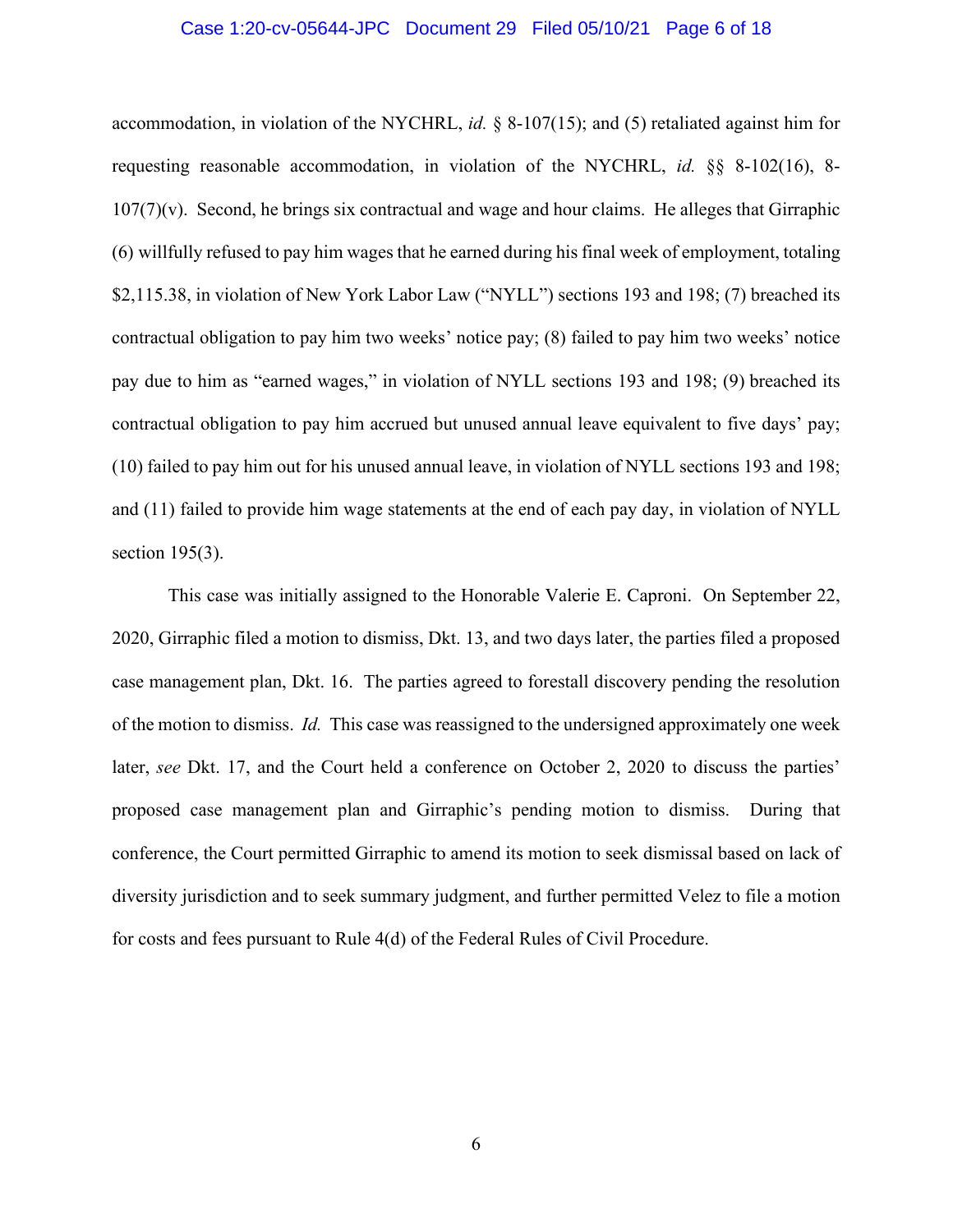Now before the Court are Girraphic's motion to dismiss or for summary judgment, Dkt. 23 ("Girraphic Motion"),<sup>3</sup> and Velez's motion for costs and fees pursuant to Rule 4(d), Dkts. 21, 22 ("Velez Motion"), 24.

# **II. Legal Standard**

Under Federal Rule of Civil Procedure 8(a)(2), a pleading must contain a "short and plain statement of the claim showing that the pleader is entitled to relief." Fed. R. Civ. P. 8(a)(2). To survive a motion to dismiss, "a complaint must contain sufficient factual matter, accepted as true, to 'state a claim to relief that is plausible on its face.'" *Ashcroft v. Iqbal*, 556 U.S. 662, 678 (2009) (quoting *Bell Atlantic Corp. v. Twombly*, 550 U.S. 544, 570 (2007)). In deciding a motion to dismiss, a court must "accept all allegations in the complaint as true and draw all inferences in the non-moving parties favor," *LaFaro v. N.Y. Cardiothoracic Grp.*, 570 F.3d 471, 475 (2d Cir. 2009) (citation and internal quotation marks omitted), but is "not bound to accept as true legal conclusions couched as factual allegations," *id.* at 475-76 (citing *Iqbal*, 556 U.S. 662). As the Second Circuit has emphasized, in dealing with employment discrimination claims on a motion to dismiss, "the question is not whether a plaintiff is *likely* to prevail, but whether the well-pleaded factual allegations *plausibly* give rise to an inference of unlawful discrimination, *i.e.*, whether plaintiffs allege enough to 'nudge[] their claims across the line from conceivable to plausible.'" *Vega v. Hempstead Union Free Sch. Dist.*, 801 F.3d 72, 87 (2d Cir. 2015) (quoting *Twombly*, 550 U.S. at 570).

<sup>3</sup> Although Girraphic was granted leave to *amend* its motion, Girraphic filed a motion entitled, "Defendant's Supplemental Brief on Diversity Jurisdiction and for Summary Judgment." Girraphic Motion. In that motion, Girraphic "restates the argument[s] made in its Motion to Dismiss . . . for the clarity and convenience of the Court," *see, e.g.*, *id.* at 10, and requests, with no independent argument, that the Court grant summary judgment. Accordingly, the Court considers this the operative motion before the Court, and does not consider anything in Girraphic's initial motion to dismiss, Dkt. 13.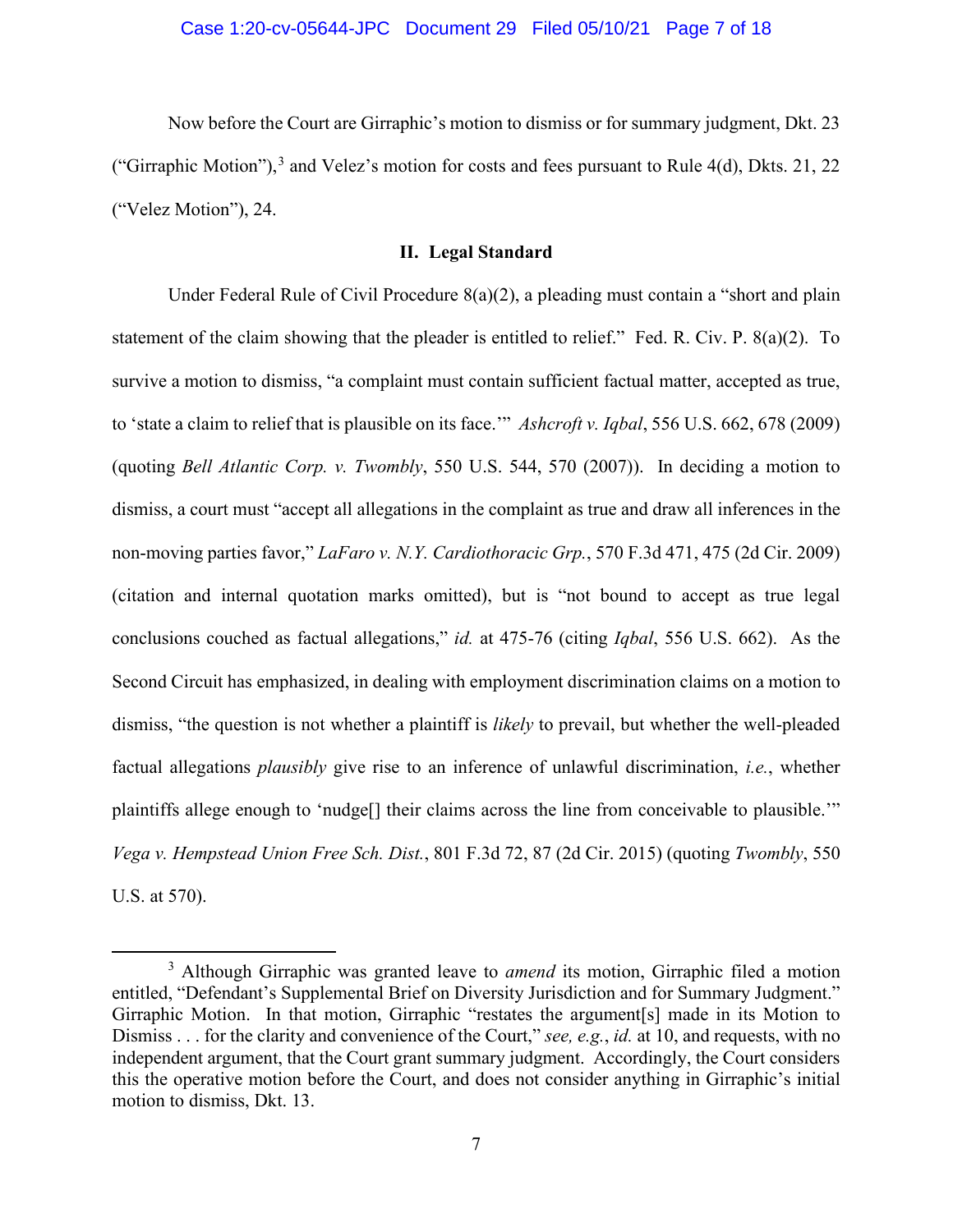# Case 1:20-cv-05644-JPC Document 29 Filed 05/10/21 Page 8 of 18

Summary judgment is appropriate when "the movant shows that there is no genuine dispute as to any material fact and the movant is entitled to judgment as a matter of law." Fed. R. Civ. P. 56(a). "An issue of fact is genuine 'if the evidence is such that a reasonable jury could return a judgment for the nonmoving party.'" *Roe v. City of Waterbury*, 542 F.3d 31, 35 (2d Cir. 2008) (quoting *Anderson v. Liberty Lobby, Inc.*, 477 U.S. 242, 248 (1986)). "A fact is material if it 'might affect the outcome of the suit under the governing law.'" *Id.* (quoting *Anderson*, 477 U.S. at 248). "When the burden of proof at trial would fall on the nonmoving party, it ordinarily is sufficient for the movant to point to a lack of evidence to go to the trier of fact on an essential element of the nonmovant's claim." *Jaramillo v. Weyerhaeuser Co.*, 536 F.3d 140, 145 (2d Cir. 2008) (citing *Celotex Corp. v. Catrett*, 477 U.S. 317, 322-23 (1986)). Then the burden shifts to the nonmoving party who "must come forward with admissible evidence sufficient to raise a genuine issue of fact for trial in order to avoid summary judgment." *Id.* "When considering a motion for summary judgment, a court must construe the evidence in the light most favorable to the nonmoving party, drawing all inferences in that party's favor." *Jeffreys v. City of New York*, 426 F.3d 549, 553 (2d Cir. 2005).

# **III. Discussion**

# **A. Girraphic's Motion to Dismiss**

In seeking dismissal, Girraphic makes three main arguments: that the Court lacks subject matter jurisdiction over this case, that the Court should dismiss each cause of action pursuant to Rule  $12(b)(6)$ , and that the Court should grant summary judgment in its favor. The Court addresses each argument in turn, before addressing Velez's motion for costs and fees.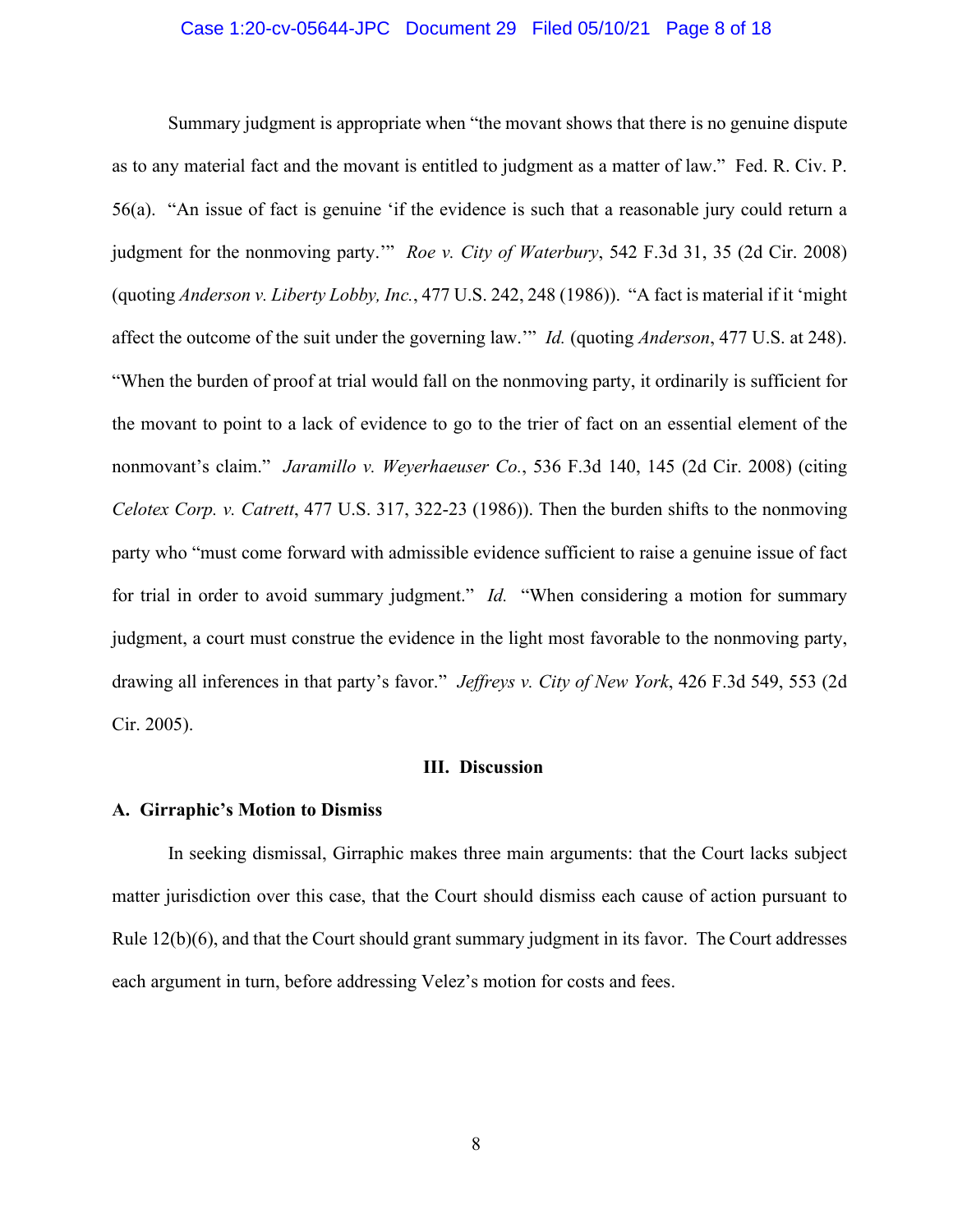# **1. Girraphic's Motion to Dismiss for Lack of Subject Matter Jurisdiction**

Federal district courts have original jurisdiction over "all civil actions where the matter in controversy exceeds the sum or value of \$75,000, exclusive of interest and costs, . . . between . . . citizens of different States." 28 U.S.C. § 1332(a). "A party invoking the jurisdiction of the federal court has the burden of proving that it appears to a 'reasonable probability' that the claim is in excess of the statutory jurisdictional amount." *Tongkook Am., Inc. v. Shipton Sportswear Co.*, 14 F.3d 781, 784 (2d Cir. 1994) (quoting *Moore v. Betit*, 511 F.2d 1004, 1006 (2d Cir. 1975)). "This burden is hardly onerous, however," as there is "a rebuttable presumption that the face of the complaint is a good faith representation of the actual amount in controversy." *Scherer v. Equitable Life Assurance Soc'y of U.S.*, 347 F.3d 394, 397 (2d Cir. 2003) (quoting *Wolde-Meskel v. Vocational Instruction Project Cmty. Servs., Inc.*, 166 F.3d 59, 63 (2d Cir. 1999)). A party opposing jurisdiction must then show "'to a legal certainty' that the amount recoverable does not meet the jurisdictional threshold." *Id.* (quoting *Wolde-Meskel*, 166 F.3d at 63). To meet that high bar, the "legal impossibility of recovery must be so certain as virtually to negat[e] the plaintiff's good faith in asserting the claim." *Chase Manhattan Bank, N.A. v. Am. Nat. Bank and Trust Co. of Chi.*, 93 F.3d 1064, 1070 (2d Cir. 1996) (quoting *Tongkook*, 14 F.3d at 785) (alteration in original).

Girraphic does not dispute that diversity of citizenship exists with Velez, but argues federal jurisdiction is lacking because Velez is unable to meet the amount-in-controversy requirement. Girraphic Motion at 7. Specifically, Girraphic contends that the enumerated damages alleged by Velez do not meet the \$75,000 threshold, and that Velez "failed to plead emotional distress damages[,] only verbally asserting them for the first time during the October 2, 2020 Scheduling Conference." *Id.* (emphasis omitted). But the Complaint clearly alleges that Velez "suffered and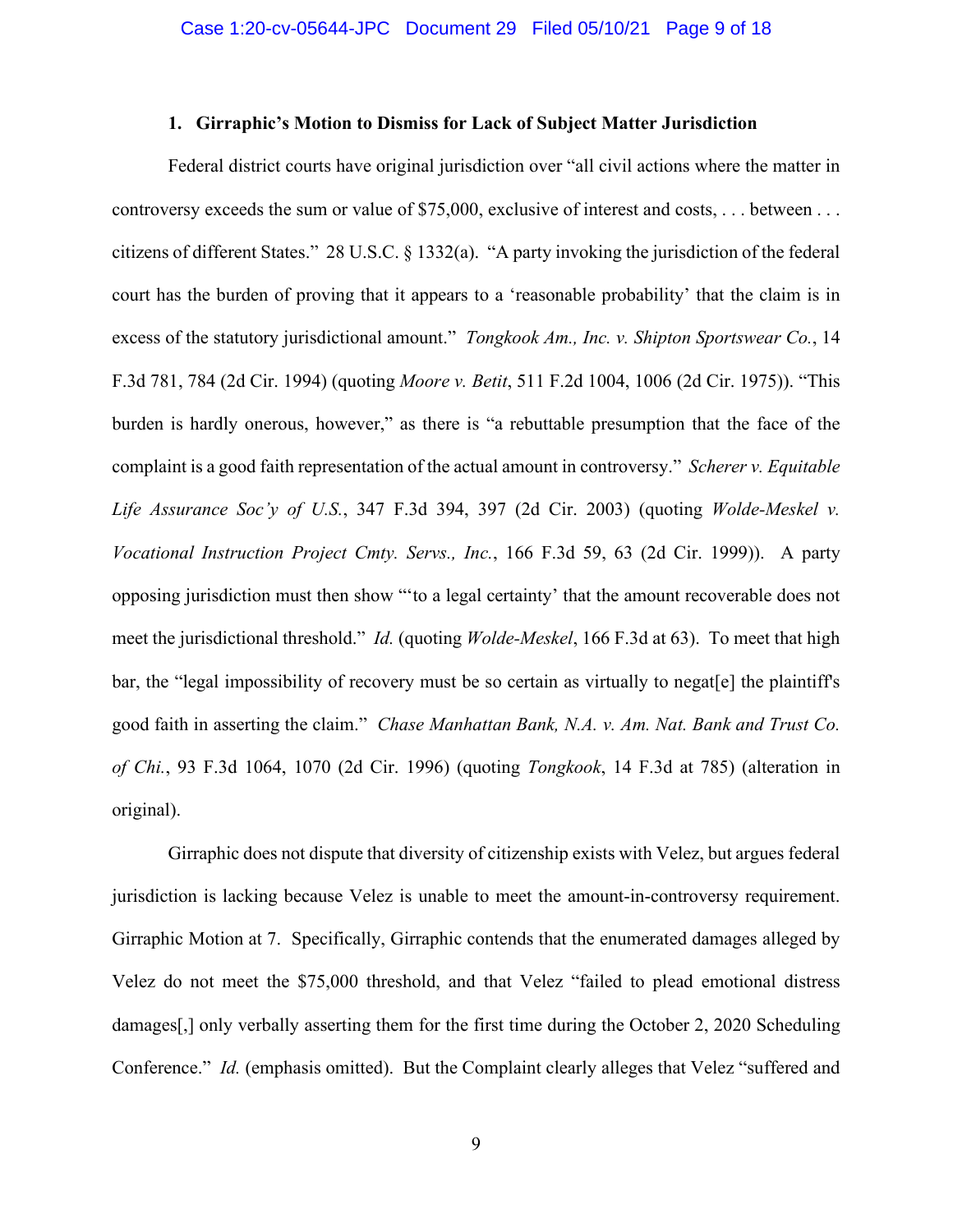# Case 1:20-cv-05644-JPC Document 29 Filed 05/10/21 Page 10 of 18

continues to suffer emotional distress, mental anguish, humiliation and damage to his reputation," Complaint ¶ 58, and specifically requests punitive and compensatory damages, *id.* at p. 16.

It is well-settled that a plaintiff who prevails on a discrimination claim brought under the NYCHRL "may recover compensatory damages for 'emotional pain, suffering, inconvenience, mental anguish, loss of enjoyment of life, and other nonpecuniary losses,'" and that even "gardenvariety" cases "generally merit \$30,000.00 to \$125,000.00 awards." *Duarte v. St. Barnabas Hosp.*, 341 F. Supp. 3d 306, 319-20 (S.D.N.Y. 2018) (quoting *Bouveng v. NYG Cap. LLC*, 175 F. Supp. 3d 280, 328 (S.D.N.Y. 2016)); *see, e.g.*, *Lore v. City of Syracuse*, 670 F.3d 127, 177 (2d Cir. 2012). Velez alleges that he can reasonably expect a compensatory damages award of between \$30,000 and \$125,000. Dkt. 26 at 10-11. Girraphic, which does not address its jurisdictional argument at all in its reply brief, has made no effort to show that it is a "legal certainty" that Velez cannot obtain these damages. Accordingly, the Court finds Velez has met his burden to show that the Court has jurisdiction over this case.

#### **2. Girraphic's Motion to Dismiss for Failure to State a Claim**

Next, Girraphic moves to dismiss all of Velez's claims under Rule 12(b)(6). The Court begins with Velez's discrimination causes of action before moving to his contractual and wage claims.

# **a. Velez's Discrimination Claims**

#### **i. Discrimination Based on Disability or Perceived Disability**

Under the NYCHRL, it is an unlawful discriminatory practice for an employer, because of an individual's "actual or perceived" disability, to discharge an individual or to otherwise discriminate against an individual in the terms, conditions, and privileges of employment. N.Y.C. Admin. Code § 8-107(1)(a). The NYCHRL defines a disability as "any physical, medical, mental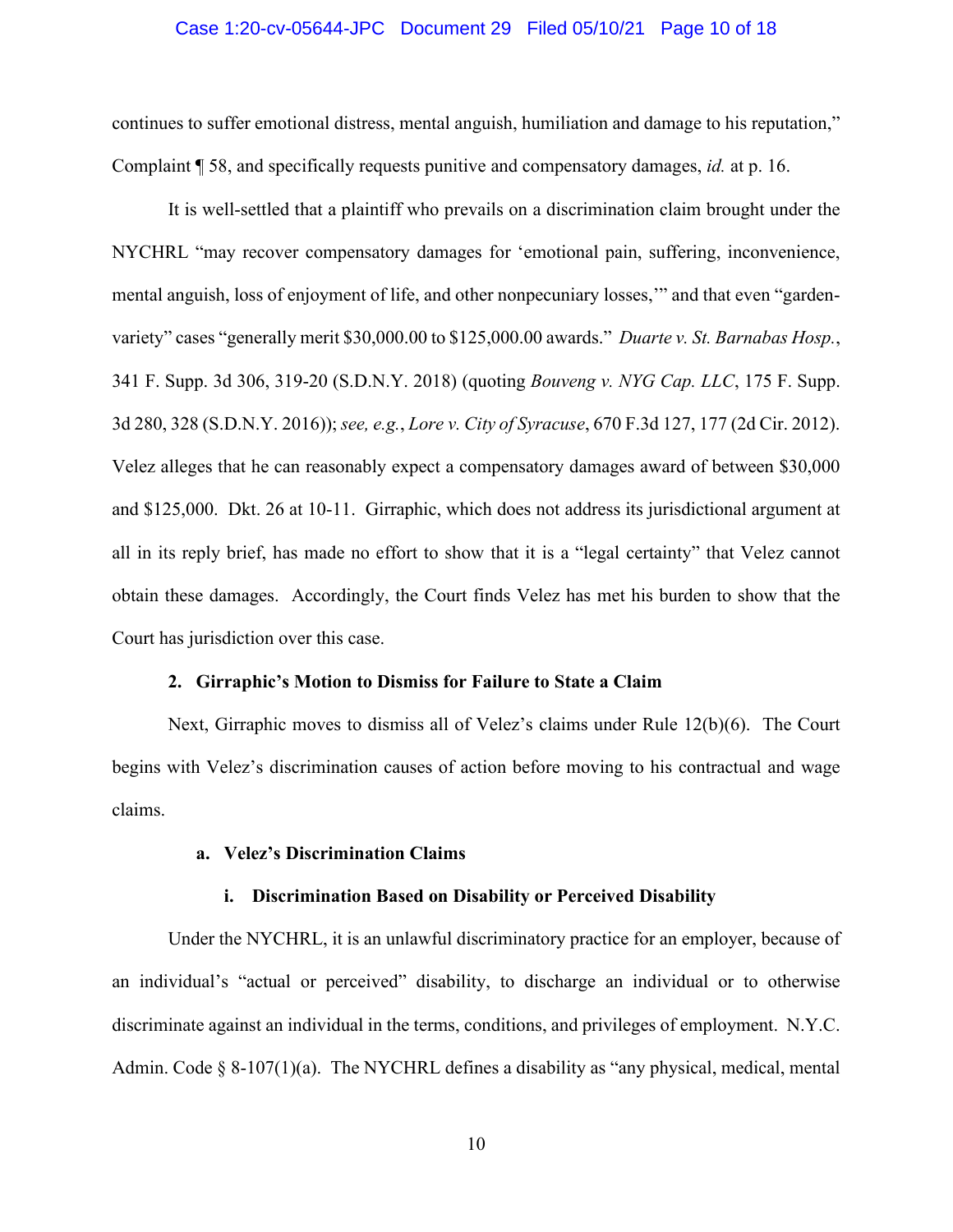# Case 1:20-cv-05644-JPC Document 29 Filed 05/10/21 Page 11 of 18

or psychological impairment, or a history or record of such impairment." *Id.* § 8-102(16). And "physical, medical, mental, or psychological impairment," in turn, covers "[a]n impairment of any system of the body," including the "respiratory organs." *Id.* § 8-102(16)(a). "To establish a case of disability discrimination [under the NYCHRL], a plaintiff must show that she suffers from a disability, and the disability caused the behavior for which she was terminated." *Haight v. NYU Langone Med. Ctr., Inc*., No. 13 Civ. 04993 (LGS), 2014 WL 2933190, at \*17 (S.D.N.Y. June 27, 2014) (quoting *LaCourt v. Shenanigans Knits, Ltd*., 966 N.Y.S.2d 347 (Table), 2012 WL 6765703, at \*3 (Sup. Ct. 2012)).

Velez has alleged sufficient facts to state a claim for intentional discrimination. He has alleged that he had a disability in the form of a serious respiratory virus that may have been the result of COVID-19. Complaint ¶ 26. He also contends that his employer, Girraphic, knew of this disability, *see, e.g.*, *id.* ¶ 27, or at least perceived that he had a disability, *id.* ¶ 48. Velez alleges that his employer was "angry at [him] for being ill and for being away from the office due to illness, as well as for Plaintiff's having tried to inform others in the company of the seriousness of [COVID]-19 and the need for the company to take action," and, after chastising him multiple times, terminated him for taking a medical leave. *Id.* ¶ 36.

In its motion to dismiss, Girraphic attempts to paint its own version of the facts. For instance, Girraphic argues that Velez was "not punished for taking a leave of absence," and "instead was terminated for cause due to insubordination and poor job performance." Girraphic Motion at 10-11. But it is black-letter law that, "[i]n reviewing the sufficiency of a complaint," the Court must accept "its factual allegations, and the reasonable inferences that can be drawn therefrom, as true." *Krys v. Pigott*, 749 F.3d 117, 128 (2d Cir. 2014). Girraphic also contends that the Court should not consider COVID-19 or suspected COVID-19 to be a disability for "public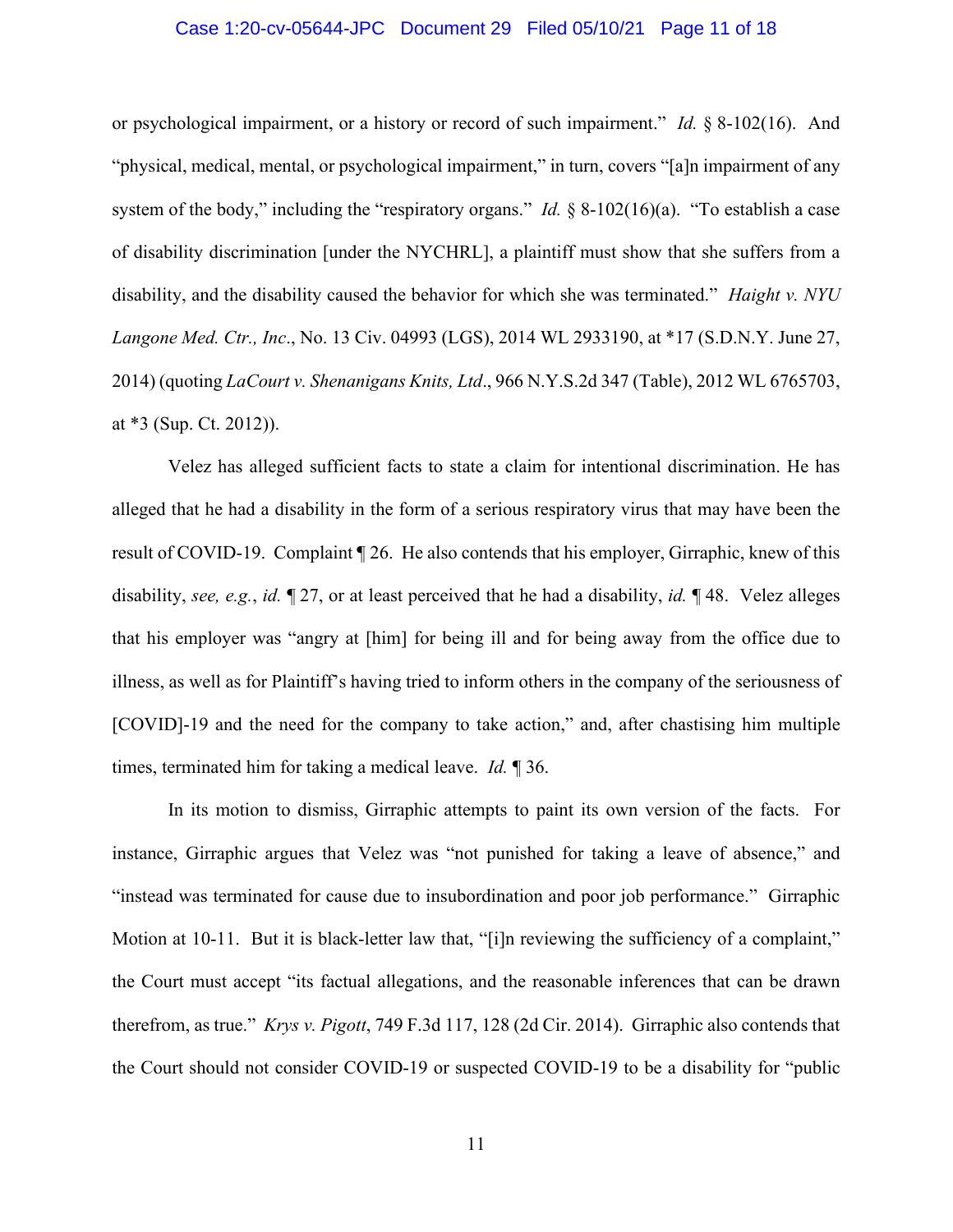policy" reasons. *See* Dkt. 27 at 3-5. But Girraphic utterly fails to ground this argument in the text of the NYCHRL, which provides an expansive definition of "disability" to include a "physical . . . impairment," defined as "[a]n impairment of any system of the body." N.Y.C. Admin. Code § 8- 102. Accordingly, the Court denies Girraphic's motion to dismiss Velez's intentional discrimination claims.

# **ii. Failure to Provide a Reasonable Accommodation**

The NYCHRL further provides that failing to provide a reasonable accommodation for a person with a disability and retaliating against a person for requesting a reasonable accommodation are discriminatory practices. N.Y.C. Admin. Code  $\S$  8-107(7), (15)(a). It also requires an employer engage in a cooperative dialogue with the individual so that they can agree on an appropriate reasonable accommodation. *Id.* § 8-107(28)(a). The NYCHRL defines a "reasonable accommodation" as "such accommodation that can be made that shall not cause undue hardship in the conduct of the covered entity's business," with the burden on the covered entity to prove undue hardship. *Id.* § 8-102(18). It mandates that the employer "shall make reasonable accommodation to enable a person with a disability to satisfy the essential requisites of a job . . . provided that the disability is known or should have been known by the [employer]." *Id.* New York courts have emphasized the broad nature of the NYCHRL, holding that "there is no accommodation (whether it be indefinite leave time or any other need created by a disability) that is categorically excluded from the universe of reasonable accommodation." *Phillips v. City of New York*, 884 N.Y.S.2d 369, 378 (App. Div. 2009), *overruled on other grounds Jacobsen v. N.Y.C. Health & Hosps. Corp.*, 22 N.Y.3d 824, 836 (2014).

Velez has alleged sufficient facts to support a plausible claim that Girraphic denied him a reasonable accommodation and retaliated against him for requesting one. He contends that he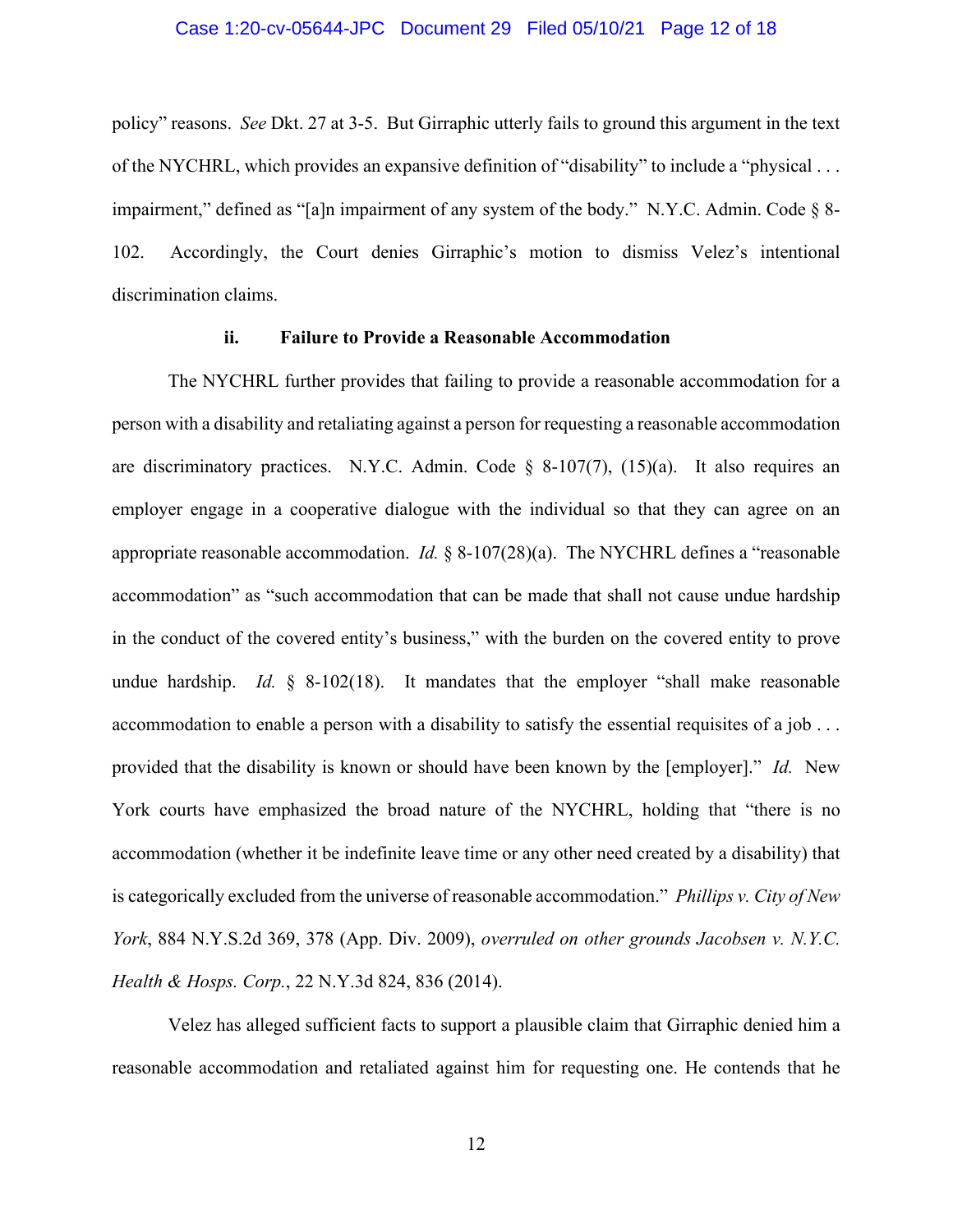# Case 1:20-cv-05644-JPC Document 29 Filed 05/10/21 Page 13 of 18

requested multiple "reasonable accommodations" consisting of (1) medical leave on February 21, 2020 and the following week, Complaint ¶ 28, (2) a doctor's appointment on March 5, 2020, *id.*  ¶ 32, and (3) the ability to work from home on March 4, 2020, *id.* ¶ 35. He alleges that these requests did not cause undue hardship on Girraphic, *id.* ¶ 33, but that his employer was "angry at [him] for being ill and for being away from the office due to illness, as well as for Plaintiff's having tried to inform others in the company of the seriousness of [COVID]-19 and the need for the company to take action," *id.* ¶ 36. He alleges that Girraphic did not engage in a cooperative dialogue with him. *Id.* ¶ 37. He further alleges that he had a meeting with his boss and the Human Resources manager that made "clear to [him] that he was going to lose his job," *id.* ¶ 39, and that he was then terminated from his role, *id.* ¶¶ 41-44.

Girraphic makes a litany of arguments for dismissal of Velez's accommodation claims, all of which largely amount to disagreements with Velez's view of the facts. For instance, Girraphic argues that it did not have the opportunity to engage in a discussion with Velez regarding an appropriate accommodation, and that Velez resigned and/or was fired for cause. *See* Girraphic Motion at 12-13. But Velez alleges otherwise, and, again, all facts in the Complaint must be assumed true, and all inferences must be taken in Velez's favor. *Krys*, 749 F.3d at 128. Then, relying upon a *New York Post* article, Girraphic contends that his accommodation claims must fail because "COVID-19 was not yet a concern in New York City" and the Governor of New York had not yet declared a state of emergency. Girraphic Motion at 12-13. This argument too is unavailing. Velez contends that he had a respiratory disease—which he admits might not have been COVID-19—and that he was terminated because of it. The prevalence of COVID-19 and the timing of the state of emergency are, frankly, irrelevant.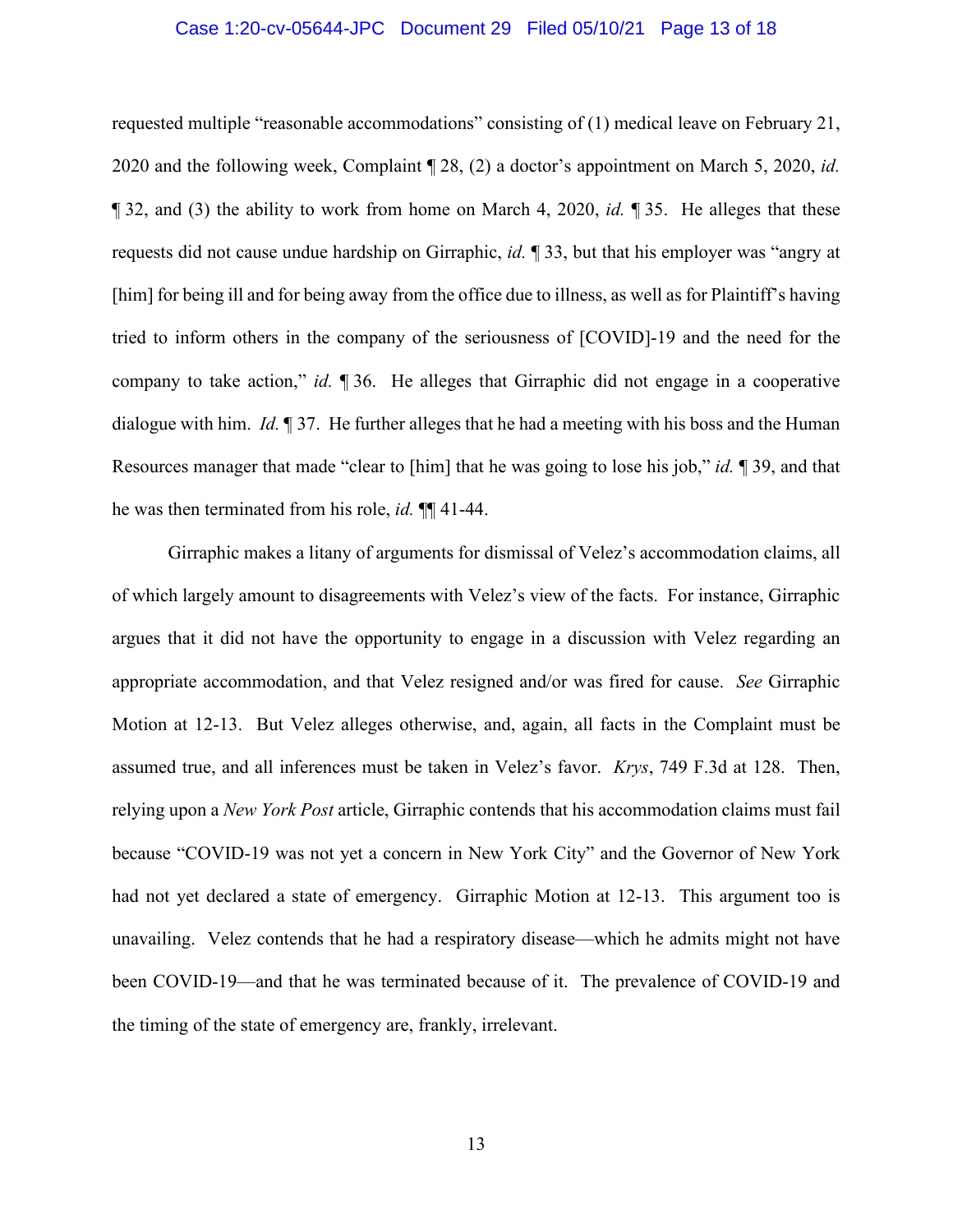# Case 1:20-cv-05644-JPC Document 29 Filed 05/10/21 Page 14 of 18

Girraphic also argues that Velez's accommodation claims must fail because he received a reasonable accommodation—time off. *See id.* at 12. Although Girraphic is correct that a leave of absence can be a reasonable accommodation, *see, e.g.*, *LaCourt*, 2012 WL 6765703, at \*5, courts regularly hold that the fact an employee took time off does not destroy their claim for failure to accommodate under the NYLL, *see, e.g.*, *Fernandez v. Windmill Distrib. Co.*, 159 F. Supp. 3d 351, 366 (S.D.N.Y. 2016) ("[The plaintiff's] allegations are not vitiated simply because [the plaintiff] took an extended leave, even though [the defendant] purportedly failed to provide him such an accommodation."). This is particularly true here because Velez alleges that he took time off, not that Girraphic granted him permission to do so in each instance.

In addition, Girraphic argues that Velez never requested an accommodation. But, as noted above, Velez outlines numerous instances that he contends should have been viewed as requests for a reasonable accommodation. Moreover, under the NYCHRL, "it is clear that 'under certain circumstances, an employer is required to act proactively and engage in an interactive process to accommodate the disability of an employee even if the employee does not request accommodation.'" *Petrone v. Hampton Bays Union Free Sch. Dist.*, No. 03 Civ. 4359 (SLT) (ARL), 2013 WL 3491057, at \*29 (E.D.N.Y. July 10, 2013) (quoting *McElwee v. County of Orange*, 700 F.3d 635, 642 (2d Cir. 2012)), *aff'd*, 568 F. App'x 5 (2d Cir. 2014). In the event that an employee's disability is "obvious—which is to say, if the employer knew or reasonably should have known that the employee was disabled"—the employer may have a duty to accommodate regardless of whether the employee made a request for an accommodation. *Id.* at \*28 (internal quotation marks omitted); *see also Haight*, 2014 WL 2933190, at \*17 (concluding that "the NYCHRL creates an independent duty to investigate feasible accommodations and affirmatively requires that, even in the absence of a specific request, an employer shall make reasonable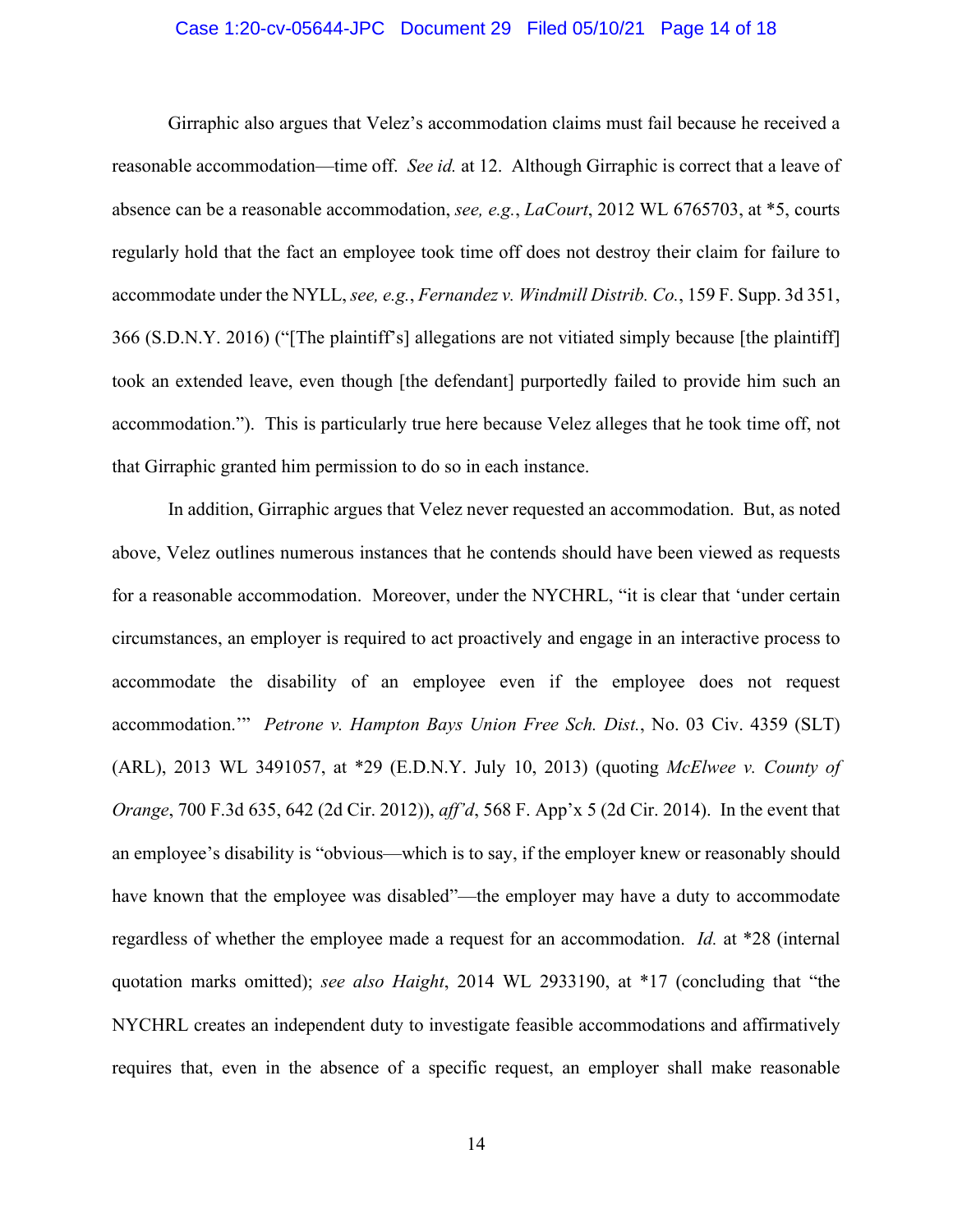# Case 1:20-cv-05644-JPC Document 29 Filed 05/10/21 Page 15 of 18

accommodation to enable a person with a disability to satisfy the essential requisites of a job provided that the disability is known or should have been known by the [employer]" (internal quotation marks omitted)).

Finally, Girraphic contends that Velez's second cause of action, for intentional discrimination on the basis of perceived disability, and fourth cause of action, for failure to provide a reasonable accommodation, are duplicative and therefore must be dismissed. Girraphic Motion at 14-15. This is without merit. Courts regularly consider claims that an employee was discriminated against for being disabled or for being perceived as disabled. *See, e.g.*, *Capobianco v. City of New York*, 422 F.3d 47, 60 (2d Cir. 2005). Although the Court makes no findings as to whether a jury could find in favor of Velez on both claims, Velez can proceed under both theories.

# **b. Velez's New York Labor Law and Contractual Claims**

In addressing Velez's labor law and contractual claims, Girraphic again simply argues that its own view of the facts does not support Velez's claims. First, Girraphic contends that Velez was not owed notice pay either under a breach of contract theory or under the NYLL because he resigned or was terminated for cause. Girraphic Motion at 16. Again, this is a disputed fact at this stage, which cannot be addressed on a motion to dismiss. Second, Girraphic attacks Velez's contractual and NYLL claim for accrued but unused vacation days, saying that the claim must be dismissed because "[t]he number of days owed for accrued time off is not known because it is believed by Plaintiff that Defendant took unsanctioned work from home days in violation of company policy." Girraphic Motion at 16-17. Girraphic further states that "[a]ny monies conclusively shown to be owed will be remitted," but "presently no facts come to light showing anything would be owed." *Id.* at 17. But Velez need not prove his case at the motion to dismiss stage. Third, and finally, Girraphic disputes Velez's claim under NYLL section 195(3), which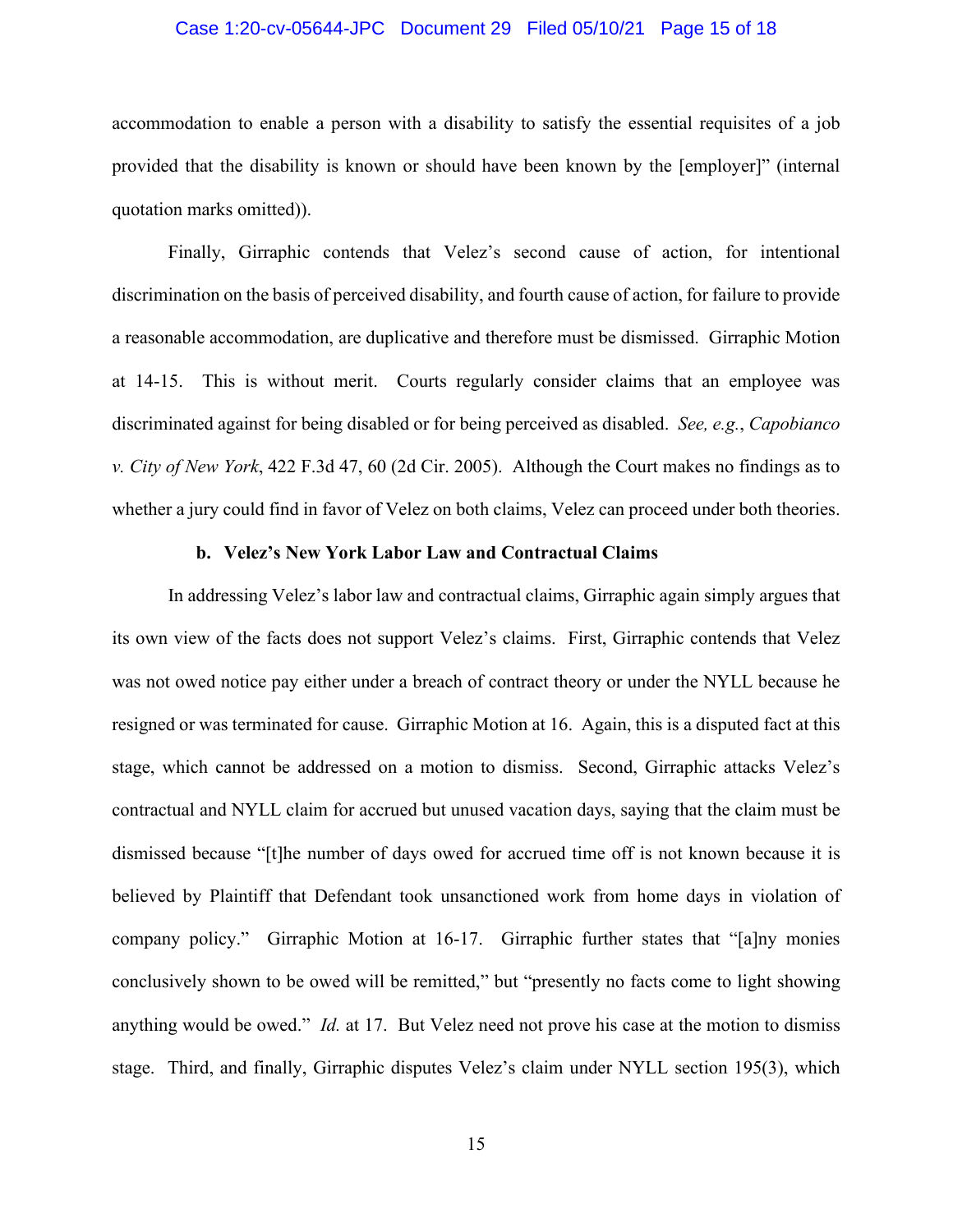## Case 1:20-cv-05644-JPC Document 29 Filed 05/10/21 Page 16 of 18

alleges a failure to provide him with wage statements, on the basis that his wage statements were available to him online at any time. *Id.* at 17-18. Although Girraphic may be able to prove that this is true at a later stage, this does not mean that, taking the facts alleged in the Complaint as true, Velez has failed to state a claim.

# **B. Girraphic's Motion for Summary Judgment**

Finally, Girraphic, without much argument, conclusorily states that "[t]here is no genuine dispute of material fact and therefore Defendant is entitled to summary judgment as a matter of law." *Id.* at 9-10. Although it is not entirely clear, the Court assumes that Girraphic means to request that the Court grant summary judgment based on the arguments made in the motion to dismiss of its brief. But the parties have agreed to forestall discovery in this case pending the disposition of this motion, and it is "[o]nly in the rarest of cases may summary judgment be granted against a [party] who has not been afforded the opportunity to conduct discovery." *Hellstrom v. U.S. Dep't of Veterans Affairs*, 201 F.3d 94, 97 (2d Cir. 2000). The record—and Girraphic's own brief—reflect substantial factual disagreements, and the parties have not had the opportunity to conduct discovery to support their arguments. This is clearly not the rare case in which a prediscovery motion for summary judgment would be appropriate.

#### **C. Velez's Motion for Costs and Fees**

Under Rule 4(d) of the Federal Rules of Civil Procedure, "[a]n individual, corporation, or association that is subject to service under Rule  $4(e)$ , (f), or (h) has a duty to avoid unnecessary expenses of serving the summons." Fed. R. Civ. P.  $4(d)(1)$ . For a corporation, the plaintiff may request that the defendant waive service via a writing addressed "to an officer, a managing or general agent, or any other agent authorized by appointment or by law to receive service of process." *Id.*  $4(d)(1)(A)(ii)$ . In the event that a defendant fails, without good cause, to waive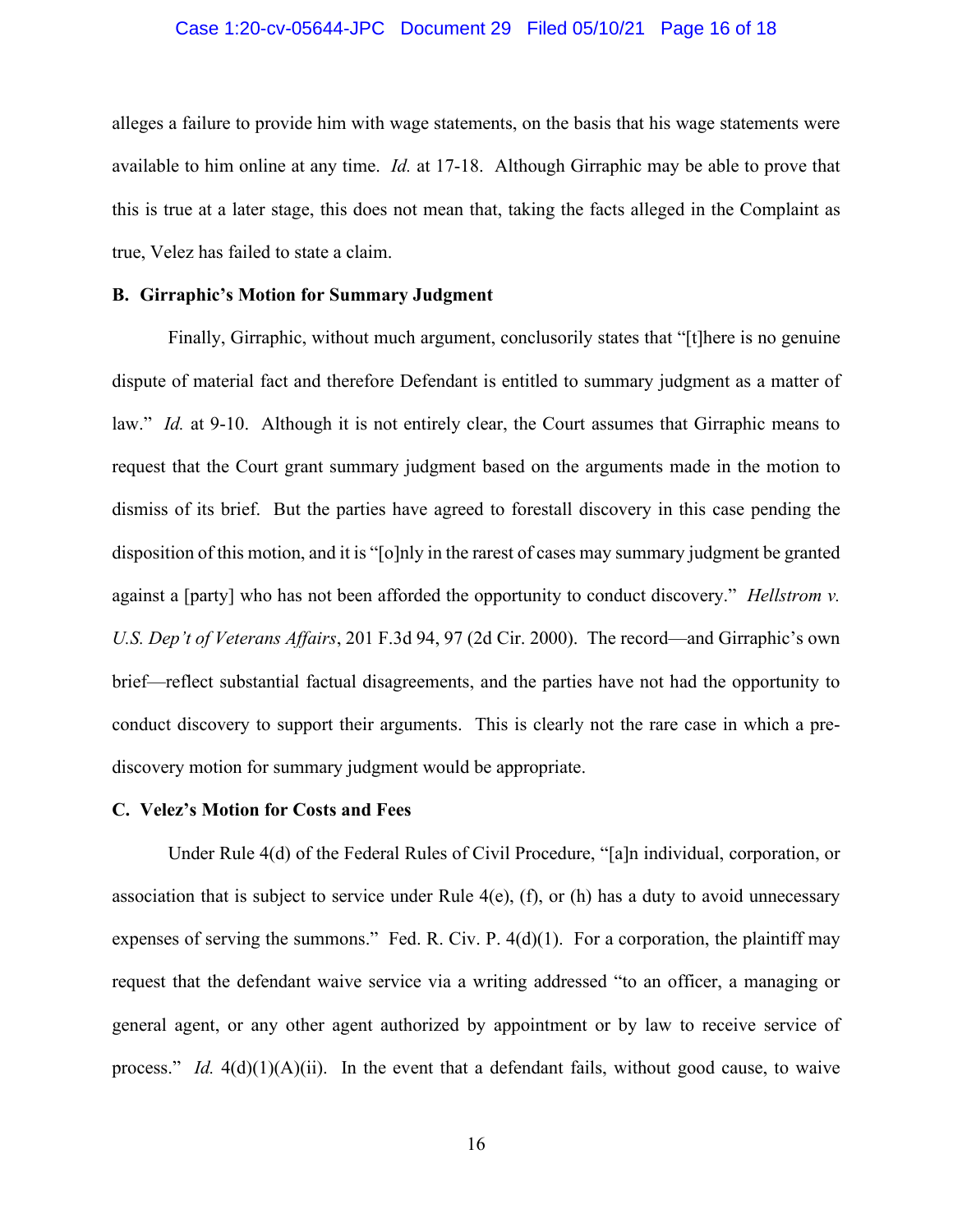# Case 1:20-cv-05644-JPC Document 29 Filed 05/10/21 Page 17 of 18

service, the court "must impose upon the defendant" both "the expenses later incurred in making service" and "the reasonable expenses, including attorney's fees, of any motion required to collect those service expenses." *Id.* 4(d)(2).

Velez seeks expenses and fees on the basis that Girraphic violated Rule 4(d), asserting that its attorney, Barry Janay, Esq., declined to waive service on its behalf. *See* Velez Motion. This argument fails. Simply put, "service of process on an attorney not authorized to accept service for his client is ineffective." *Santos v. State Farm Fire & Cas. Co*., 902 F.2d 1092, 1094 (2d Cir. 1990); *see also Macon v. Corr. Med. Care, Inc.*, No. 12 Civ. 6150G, 2015 WL 4604018, at \*3 (W.D.N.Y. July 30, 2015) (collecting cases); *see also Perez v. City of Westchester*, 83 F. Supp. 2d 435, 441 (S.D.N.Y.), *aff'd*, 242 F.3d 367 (2d Cir. 2000) ("The only request for waiver of personal service was made by [the plaintiff's] lawyer in a letter to defense counsel. Rule 4(d), however, requires, among other things, that the notice and request be addressed directly to the defendant, that it be accompanied by a copy of the complaint, and that it include a prepaid means of compliance in writing. None of these requirements was met. Accordingly, plaintiff's motion for reimbursement of service costs and for an attorney's fee is denied."). Velez does not point to any facts supporting a finding that the attorney was authorized for service. And Girraphic asserts that Mr. Janay was not its authorized agent for purposes of accepting service on its behalf. Dkt. 25 at 3-4.<sup>4</sup> Accordingly, the Court will not mandate that Girraphic reimburse Velez for service costs or fees.

<sup>&</sup>lt;sup>4</sup> Girraphic explains, at the time Velez sent a July 22, 2020 letter to Mr. Janay requesting waiver of service on behalf of Girraphic, "Mr. Janay had been retained to help in the severance negotiations between Girraphic and Anthony Velez. He was not Girraphic's general counsel nor was it reasonable to assume he was an authorized agent for the purpose of service." Dkt. 25 at 4. Velez provides no facts to suggest otherwise.